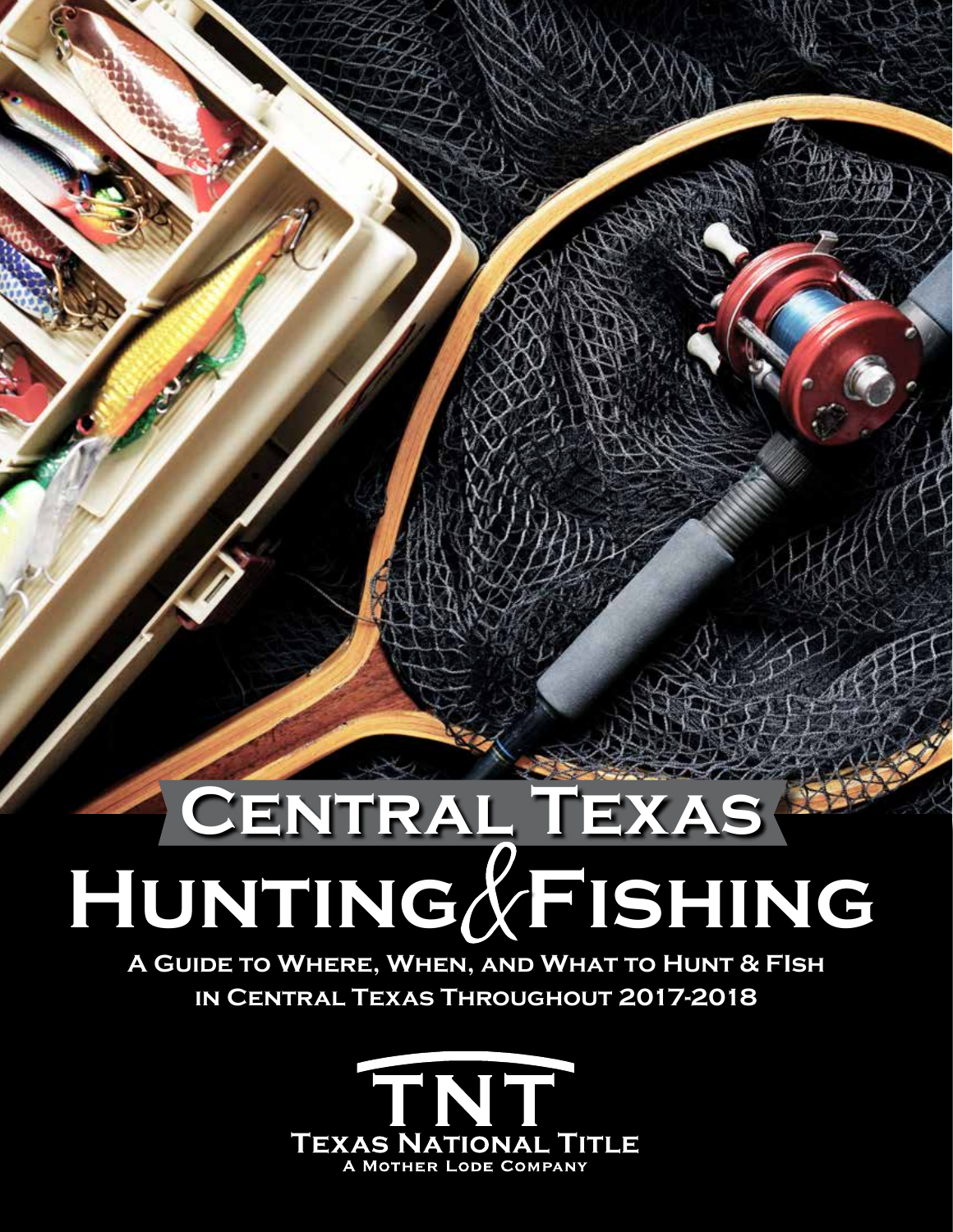# **2017-2018 Hunting Season**

**Texas is a sportsman's paradise with abundant opportunities for hunting and fishing all over the Lone Star state. Anglers and hunters who live in Texas or arrive for outdoor adventures must obtain licenses. Texas uses 100 percent of the revenue from license fees to fund Texas Parks & Wildlife conservation programs.**

**Enjoy your fresh air adventure outdoors and the time honored tradition with family and friends!**

| <b>ALLIGATOR</b>                          | 22 Counties & special properties: Sep. 10 - 30, 2017<br>All Other Counties: Apr. 1 - June 30, 2018                                                             |                       |                                          |                                                 |  |
|-------------------------------------------|----------------------------------------------------------------------------------------------------------------------------------------------------------------|-----------------------|------------------------------------------|-------------------------------------------------|--|
| <b>CHACHALACA</b>                         | Cameron, Hidalgo, Starr & Willacy Counties: Oct. 4, 2017 - Feb. 25, 2018                                                                                       |                       |                                          |                                                 |  |
| <b>DOVE</b>                               | <b>North Zone</b><br>Sep. 1 - Nov. 12, 2017 & Dec. 18 - 31, 2017<br><b>Central Zone</b>                                                                        |                       |                                          |                                                 |  |
|                                           | Sep. 1 - Nov. 5, 2017 & Dec. 15, 2017 - Jan. 7, 2018<br><b>South Zone</b>                                                                                      |                       |                                          |                                                 |  |
|                                           | Regular season: Sep. 22 - Nov. 8, 2017; Dec. 15, 2017 - Jan. 21, 2018<br><b>Special White-winged Dove Area</b><br>Sep. 2, 3, 9, 10 (special regulations apply) |                       |                                          |                                                 |  |
|                                           | <b>North Zone</b>                                                                                                                                              |                       |                                          |                                                 |  |
|                                           | Regular season: Nov. 11 - 26, 2017 & Dec. 2, 2017 - Jan. 28, 2018                                                                                              |                       |                                          |                                                 |  |
|                                           | Dusky duck: Nov. 16 - 26, 2017 & Dec. 2, 2017 - Jan. 28, 2018                                                                                                  |                       |                                          |                                                 |  |
|                                           | Youth-only: Nov. 4 - 5, 2017<br><b>South Zone</b>                                                                                                              |                       |                                          |                                                 |  |
|                                           | Regular season: Nov. 4 - 26, 2017 & Dec. 9, 2017 - Jan. 28, 2018                                                                                               |                       |                                          |                                                 |  |
| <b>DUCK</b>                               | Dusky duck: Nov. 9 - 26, 2017 & Dec. 9, 2017 - Jan. 28, 2018                                                                                                   |                       |                                          |                                                 |  |
|                                           | Youth-only: Oct. 28 - 29, 2017                                                                                                                                 |                       |                                          |                                                 |  |
|                                           | <b>High Plains Mallard Management Unit (HPMMU)</b><br>Regular season: Oct. 28 - 29, 2017 & Nov. 3, 2017 - Jan. 28, 2018                                        |                       |                                          |                                                 |  |
|                                           | Dusky duck: Nov. 6, 2017 - Jan. 28, 2018                                                                                                                       |                       |                                          |                                                 |  |
|                                           | Youth-only: Oct. 21 - 22, 2017                                                                                                                                 |                       |                                          |                                                 |  |
| <b>GALLINULE, RAIL,</b><br><b>MOORHEN</b> |                                                                                                                                                                |                       |                                          | Sep. 9 - 24, 2017 & Nov. 4 - Dec. 27, 2017      |  |
| <b>GOOSE</b>                              | <b>East Zone</b>                                                                                                                                               |                       |                                          |                                                 |  |
|                                           | Early Canada goose: Sep. 9 - 24, 2017                                                                                                                          |                       |                                          |                                                 |  |
|                                           | Light goose: Nov. 4, 2017 - Jan. 28, 2018<br>Light goose conservation order: Jan. 29 - Mar. 18, 2018                                                           |                       |                                          |                                                 |  |
|                                           | White-fronted goose: Nov. 4, 2017 - Jan. 28, 2018                                                                                                              |                       |                                          |                                                 |  |
|                                           | <b>West Zone</b>                                                                                                                                               |                       |                                          |                                                 |  |
|                                           | Light & dark geese: Nov. 4, 2017 - Feb. 4, 2018<br>Light goose conservation order: Feb. 5 - Mar. 18, 2018                                                      |                       |                                          |                                                 |  |
|                                           |                                                                                                                                                                |                       |                                          |                                                 |  |
| <b>JAVELINA</b>                           | North Zone: Oct. 1, 2017 - Feb. 25, 2018<br><b>South Zone:</b> Sep. 1, 2017 - Aug. 31, 2018                                                                    |                       |                                          |                                                 |  |
| <b>MULE DEER</b>                          | Panhandle: Nov. 18 - Dec. 3, 2017                                                                                                                              | <b>General Season</b> |                                          | <b>Archery Season</b><br>Sep. 30 - Nov. 3, 2017 |  |
|                                           | SW Panhandle: Nov. 18 - 26, 2017                                                                                                                               |                       |                                          |                                                 |  |
|                                           | Trans-Pecos: Nov. 24 - Dec. 10, 2017                                                                                                                           |                       |                                          |                                                 |  |
| <b>PHEASANT</b>                           |                                                                                                                                                                |                       |                                          | Panhandle: Dec. 2 - 31, 2017                    |  |
| <b>PRONGHORN</b><br><b>ANTELOPE</b>       | Sep. 30 - Oct. 8, 2017                                                                                                                                         |                       |                                          |                                                 |  |
| <b>QUAIL</b>                              | Statewide: Oct. 28, 2017 - Feb. 25, 2018                                                                                                                       |                       |                                          |                                                 |  |
| <b>RABBITS &amp; HARES</b>                | No closed season.                                                                                                                                              |                       |                                          |                                                 |  |
| <b>SANDHILL CRANE</b>                     | Zone A:<br>Oct. 28, 2017 - Jan. 28, 2018                                                                                                                       |                       | Zone B:<br>Nov. 24, 2017 - Jan. 28, 2018 | Zone C:<br>Dec. 16, 2017 - Jan. 21, 2018        |  |
| <b>SQUIRREL</b>                           | East Texas: Oct. 1, 2017 - Feb. 25, 2018 & May 1 - 31, 2018                                                                                                    |                       |                                          |                                                 |  |
|                                           | Other Open Counties: Sep. 1, 2017 - Aug. 31, 2018<br>Special Youth Season: Sep. 23 - 24, 2017                                                                  |                       |                                          |                                                 |  |
| <b>SNIPE</b>                              |                                                                                                                                                                |                       |                                          | Oct. 28, 2017 - Feb. 11, 2018                   |  |
| <b>TEAL</b>                               |                                                                                                                                                                |                       |                                          | Sep. 9 - 24, 2017                               |  |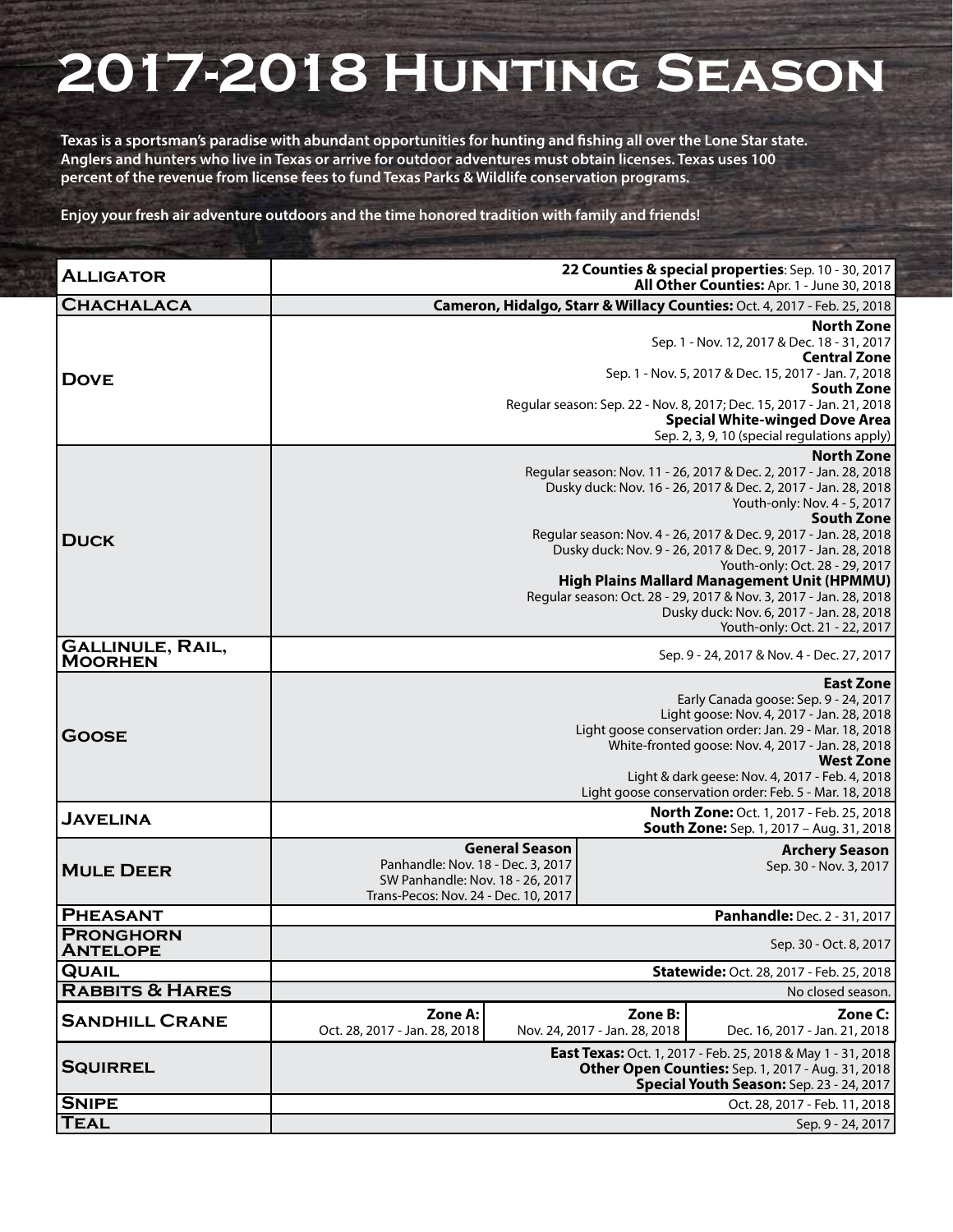

#### **Rio Grande Turkey Spring Season**

| <b>TURKEY</b>            | <b>Fall Season</b><br><b>North zone:</b> Nov. 4, 2017 - Jan. 7, 2018<br><b>South zone: Nov. 4, 2017 - Jan. 21, 2018</b><br><b>Brooks, Kenedy, Kleberg &amp; Willacy counties: Nov. 4,</b><br>2017 - Feb. 25, 2018<br><b>Archery-Only:</b> Sep. 30 - Nov. 3, 2017<br><b>Fall Youth-Only</b><br>Early: Oct. 28 - 29, 2017<br><b>Late:</b> Jan. 8 - 21, 2018 |                                                            | Spring Season<br>North zone: Mar. 31 - May 13, 2018<br><b>South zone: Mar. 17 - Apr. 29, 2018</b><br><b>One-turkey counties:</b> April 1 - April 30,<br>2018<br><b>Spring Youth-Only</b><br><b>North zone:</b> Mar. 24 - 25, 2018 & May 19<br>$-20, 2018$<br><b>South zone:</b> Mar. 10 - 11, 2018 & May 5 - 6,<br>2018 |  |  |
|--------------------------|-----------------------------------------------------------------------------------------------------------------------------------------------------------------------------------------------------------------------------------------------------------------------------------------------------------------------------------------------------------|------------------------------------------------------------|-------------------------------------------------------------------------------------------------------------------------------------------------------------------------------------------------------------------------------------------------------------------------------------------------------------------------|--|--|
|                          | <b>Eastern Turkey</b>                                                                                                                                                                                                                                                                                                                                     |                                                            |                                                                                                                                                                                                                                                                                                                         |  |  |
|                          |                                                                                                                                                                                                                                                                                                                                                           | <b>Spring Season</b><br>East Texas: Apr. 15 - May 14, 2018 |                                                                                                                                                                                                                                                                                                                         |  |  |
| <b>WHITE-TAILED DEER</b> | <b>General Season</b><br><b>North Zone: Nov. 4, 2017 - Jan. 7, 2018</b><br><b>South Zone: Nov. 4, 2017 - Jan. 21, 2018</b>                                                                                                                                                                                                                                | <b>Archery Season</b><br>Sep. 30 - Nov. 3, 2017            |                                                                                                                                                                                                                                                                                                                         |  |  |
|                          | <b>Special Late Season</b><br><b>North zone: Jan. 8 - 21, 2018</b><br><b>South zone:</b> Jan. 22 - Feb. 4, 2018                                                                                                                                                                                                                                           | <b>Muzzleloader-Only</b><br>Season<br>Jan. 8 - 21, 2018    |                                                                                                                                                                                                                                                                                                                         |  |  |
|                          | <b>Youth-Only Seasons</b><br>Early Season: Oct. 28 - 29, 2017<br><b>Late Season: Jan. 8 - 21, 2018</b>                                                                                                                                                                                                                                                    |                                                            |                                                                                                                                                                                                                                                                                                                         |  |  |
| Woodcock                 |                                                                                                                                                                                                                                                                                                                                                           |                                                            | Dec. 18, 2017 - Jan. 31, 2018                                                                                                                                                                                                                                                                                           |  |  |

# **More Hunting Season Search Options:**

**Search Texas hunting seasons by county:**

<https://tpwd.texas.gov/regulations/outdoor-annual/hunting/seasons/county-listing/>

**Counties Included In "Zones" Listed Above:** [https://tpwd.texas.gov/regulations/outdoor-annual/regs/animal\\_listing](https://tpwd.texas.gov/regulations/outdoor-annual/regs/animal_listing)

# **Hunting & Fishing Outfitters**

#### **Academy Sports and Outdoors** [www.academy.com](http://www.academy.com/)

**Cedar Park** 1104 C-Bar Ranch Trail Cedar Park, TX 78613 | (512) 259-6200 **Century South** 801 East William Cannon Dr, #103 Austin, TX 78745 | (512) 486-6000 **Coroando Hills** 7513 North Interstate Highway 35 Austin, TX 78752 | (512) 407-6310 **Highland Oaks** 12250 Research Blvd Austin, TX 78759 | (512) 506-6000 **Round Rock** 1351 IH-35 South Round Rock, TX 78664 | (512) 246-4600 **Sunset Valley** 5400 Brodie Ln Sunset Valley, TX 78745 | (512) 891-4240

### **Cabela's**

15570 S IH 35 Frontage Rd, Buda, TX 78610 (512) 295-1100 | [www.cabelas.com/stores/Texas/Buda/012.jsp](http://www.cabelas.com/stores/Texas/Buda/012.jsp)

# **River Hills Outfitters**

9511 Scenic Bluff Dr, Austin, TX 78733 (512) 577-9592 | [www.riverhillsoutfitters.net/index.html](http://www.riverhillsoutfitters.net/index.html)

### **Sportsman's Finest**

12434 Bee Cave Rd, Austin, TX 78738 (512) 263-1888 | [www.sportsmansfinest.com](http://www.sportsmansfinest.com/)